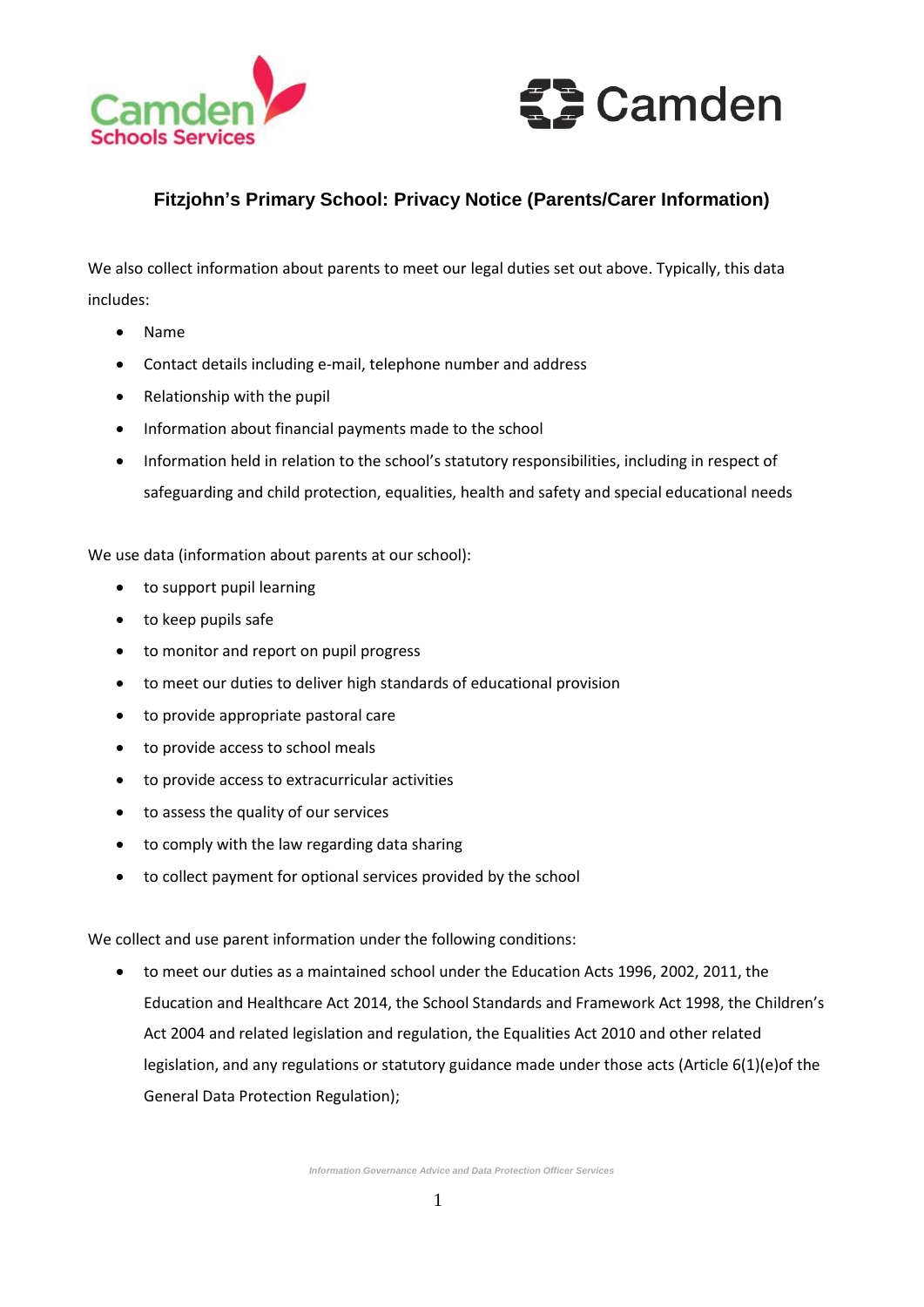



- where it is necessary to meet our duties as an employer and our duties in relation to health and safety (Article 6(1)(c) of the General Data Protection Regulation); Information Governance Advice and Data Protection Officer Services 8
- where it is necessary for the defence of a legal claim or potential legal claim (Article 9 (2) (d) of the General Data Protection Regulation)
- $\bullet$  as a result of your explicit consent to the use (Article 6 (1) (a).

We do not require consent for the majority of the data we collect as the school is a public authority carrying out its duties under the law. Where we do require your consent for the processing or collection of your child's data, we will advise you of this in advance and will not use this data without your consent. Your rights in relation to your personal data Under data protection legislation, parents and pupils have the right to request access to information about them that we hold. To make a request for your personal information, or be given access to your child's educational record, contact the School Business Manager on 020 7435 9797.

You also have the right to:

- object to processing of personal data that is likely to cause, or is causing, damage or distress
- prevent processing for the purpose of direct marketing
- object to decisions being taken by automated means
- in certain circumstances, have inaccurate personal data rectified, blocked, erased or destroyed; and
- claim compensation for damages caused by a breach of the Data Protection regulations

We do not take decisions by automated means and do not undertake direct marketing to pupils. Your rights in respect of your data and how you can make use of these are set out in our Data Protection Policy. Students over the age of 13 will generally be considered to be capable of exercising control over their data, including determining whether to give their consent for their use of data when this is required. If you have a concern about the way we are collecting or using your personal data, you should raise your concern with the Data Protection Officer (details below) in the first instance. However, you can contact the Information Commissioner's Office directly at <https://ico.org.uk/concerns/>